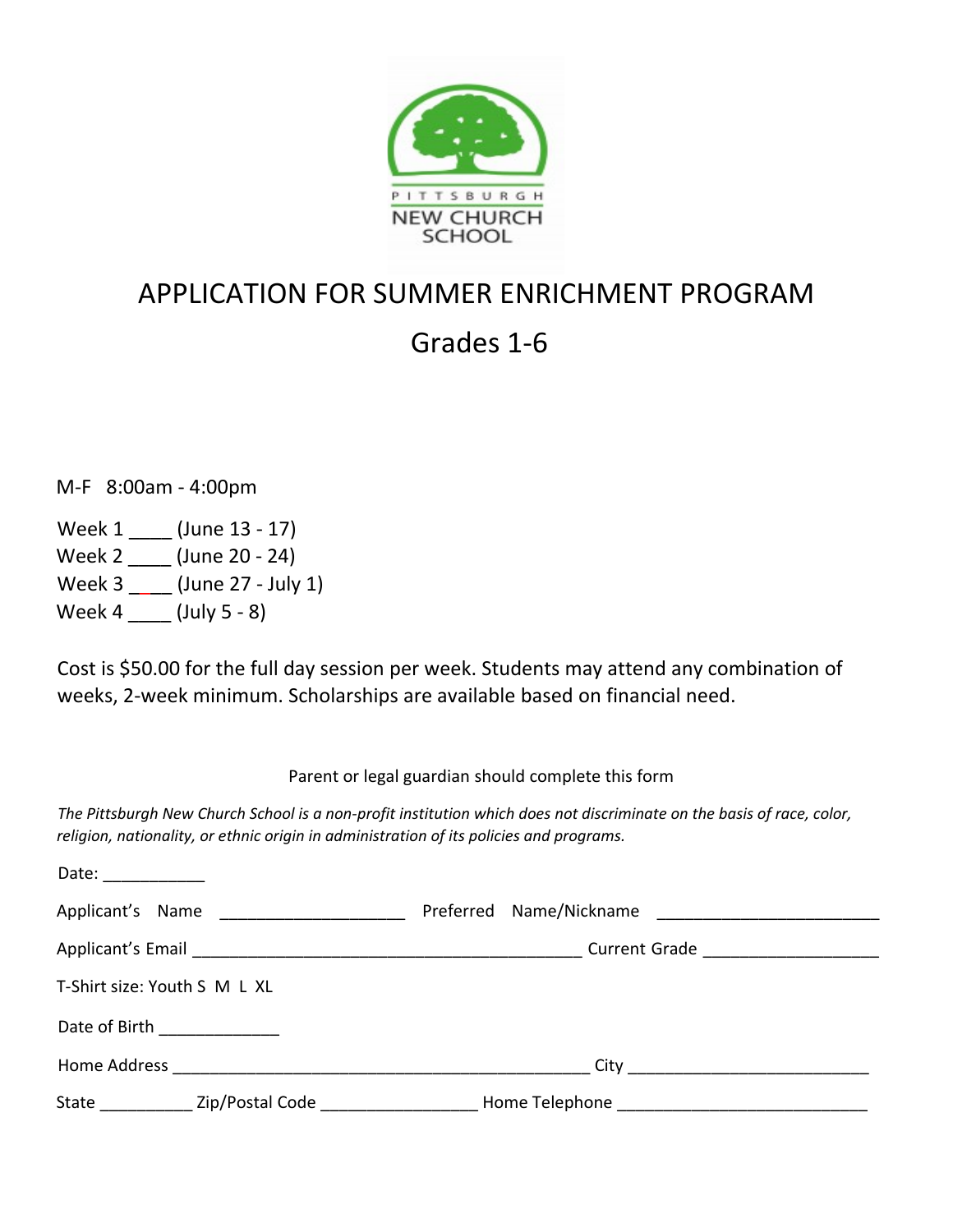| PLEASE RESPOND TO THE FOLLOWING (Please use additional pages if needed.)     |                                                                                                                                                                                                       |  |  |
|------------------------------------------------------------------------------|-------------------------------------------------------------------------------------------------------------------------------------------------------------------------------------------------------|--|--|
| 1. Has your child been diagnosed with a learning disability? Please explain. |                                                                                                                                                                                                       |  |  |
| 2. What special education services has your child received?                  |                                                                                                                                                                                                       |  |  |
| for consultation:                                                            | If your child is currently receiving professional counseling or therapy, or has in the past.<br>3. Please provide the name, address and telephone number of the attending professional and the reason |  |  |
|                                                                              |                                                                                                                                                                                                       |  |  |
|                                                                              |                                                                                                                                                                                                       |  |  |
|                                                                              |                                                                                                                                                                                                       |  |  |
|                                                                              |                                                                                                                                                                                                       |  |  |
|                                                                              |                                                                                                                                                                                                       |  |  |
|                                                                              | <u> 1989 - Johann Barn, mars et al. (f. 1989).</u>                                                                                                                                                    |  |  |

4. Please list any medical conditions significant to your child's well-being (include allergies)